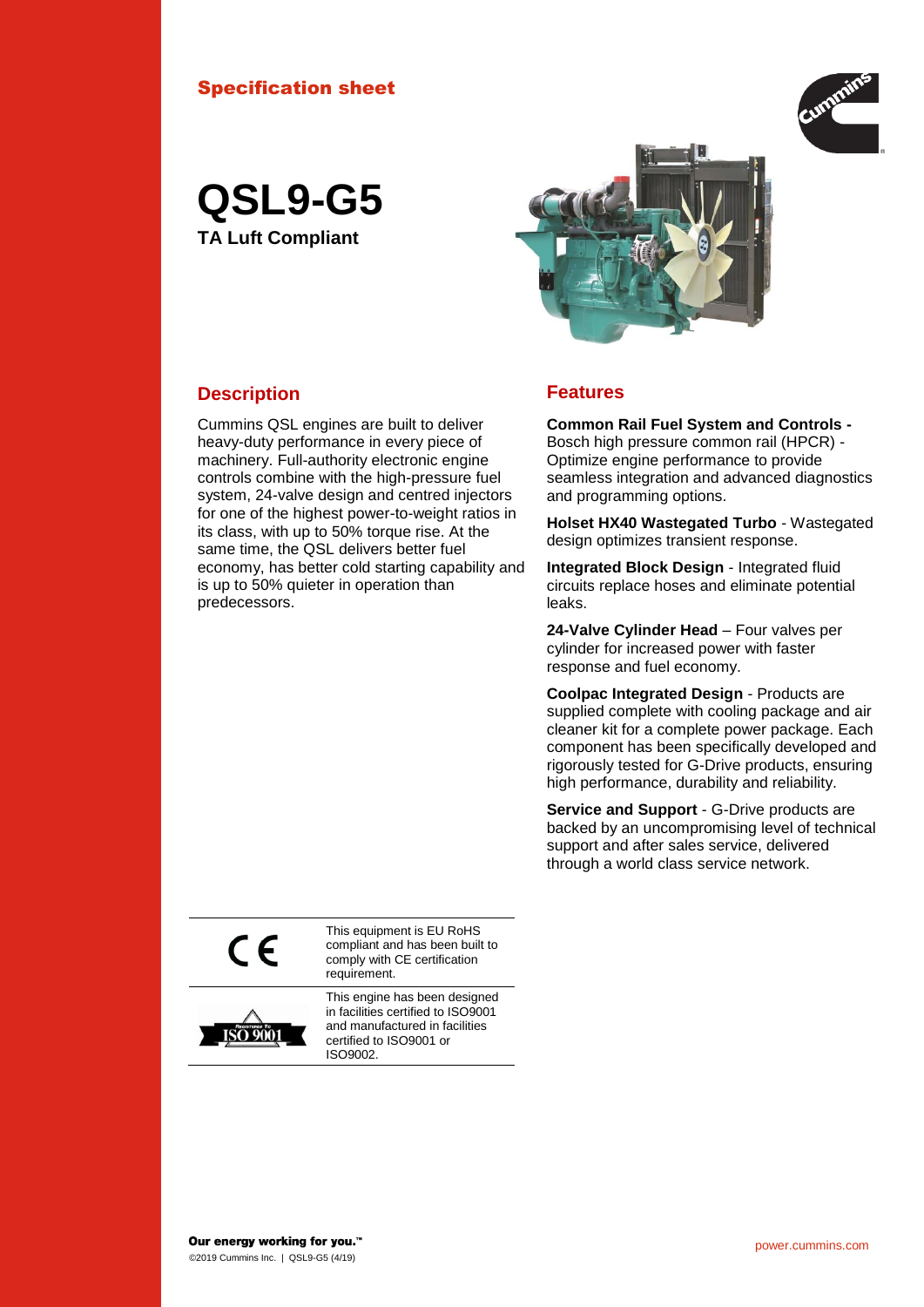# **1500 rpm (50 Hz ratings)**

| <b>Gross engine output</b> |         |         | Net engine output |         |             | Typical generator set output |            |             |     |            |     |
|----------------------------|---------|---------|-------------------|---------|-------------|------------------------------|------------|-------------|-----|------------|-----|
| <b>Standby</b>             | Prime   | Base    | <b>Standby</b>    | Prime   | <b>Base</b> | Standby (ESP)                |            | Prime (PRP) |     | Base (COP) |     |
| kWm/BHP                    |         | kWm/BHP |                   | kWe     | kVA         | kWe                          | <b>kVA</b> | kWe         | kVA |            |     |
| 310/415                    | 268/359 | 228/305 | 297/398           | 258/345 | 218/292     | 264                          | 330        | 240         | 300 | 203        | 254 |

# **1800 rpm (60 Hz ratings)**

| Gross engine output |         |             | Net engine output |              |             | Typical generator set output |     |             |     |            |     |
|---------------------|---------|-------------|-------------------|--------------|-------------|------------------------------|-----|-------------|-----|------------|-----|
| <b>Standby</b>      | Prime   | <b>Base</b> | <b>Standby</b>    | <b>Prime</b> | <b>Base</b> | Standby (ESP)                |     | Prime (PRP) |     | Base (COP) |     |
| kWm/BHP             |         |             |                   | kWm/BHP      |             | kWe                          | kVA | kWe         | kVA | kWe        | kVA |
| 355/476             | 307/412 | 261/350     | 337/451           | 293/392      | 247/331     | 300                          | 375 | 275         | 344 | 230        | 288 |

## **General engine data**

| Type                        | 4 cycle, in-line, Turbo Charged, Air-cooled |
|-----------------------------|---------------------------------------------|
| Bore mm                     | 114 mm (4.5 in.)                            |
| Stroke mm                   | 145 mm (5.7 in.)                            |
| Displacement litre          | 8.8 litre (543 in. <sup>3</sup> )           |
| Cylinder block              | Cast iron, 6 cylinder                       |
| Battery charging alternator | 70 amps                                     |
| Starting voltage            | 24 volt, negative ground                    |
| Fuel system                 | Direct injection                            |
| Fuel filter                 | Spin-on fuel filters with water separator   |
| Lube oil filter type(s)     | Spin-on full flow filter                    |
| Lube oil capacity (I)       | 26.5                                        |
| <b>Flywheel dimensions</b>  | SAE <sub>1</sub>                            |

## **Coolpac performance data**

| Cooling system design                  | Air-air Charge Cooled                                         |
|----------------------------------------|---------------------------------------------------------------|
| Coolant ratio                          | 50% ethylene glycol; 50% water                                |
| Coolant capacity (I)                   | 36                                                            |
| Limiting ambient temp.** $(°C)$        | 50 (50Hz); 55 (60Hz)                                          |
| Fan power (kWm)                        | 11 (50Hz); 18 (60Hz)                                          |
| Cooling system air flow $(m^3/s)^{**}$ | 6.1 (50Hz); 7.8 (60Hz)                                        |
| Air cleaner type                       | Light Duty Dry replaceable element with restriction indicator |
| ** @ 13mm H2O                          |                                                               |

| %                       | <b>kWm</b> | <b>BHP</b>              | $L$ /ph | q/kWh | %   | kWm |
|-------------------------|------------|-------------------------|---------|-------|-----|-----|
| <b>Standby Power</b>    |            | <b>Standby Power</b>    |         |       |     |     |
| 100                     | 310        | 415                     | 75      | 19.8  | 100 | 355 |
| <b>Prime Power</b>      |            | <b>Prime Power</b>      |         |       |     |     |
| 100                     | 268        | 359                     | 63      | 16.6  | 100 | 307 |
| 75                      | 201        | 269                     | 46      | 12.1  | 75  | 231 |
| 50                      | 134        | 180                     | 31      | 8.2   | 50  | 154 |
| 25                      | 67         | 90                      | 17      | 4.4   | 25  | 77  |
| <b>Continuous Power</b> |            | <b>Continuous Power</b> |         |       |     |     |
| 100                     | 228        | 305                     | 53      | 13.9  | 100 | 261 |
|                         |            |                         |         |       |     |     |

# **Fuel consumption 1500 (50 Hz) Fuel Consumption 1800 (60Hz)**

| %        | <b>kWm</b>         | <b>BHP</b> | $L$ /ph | g/kWh |
|----------|--------------------|------------|---------|-------|
|          | <b>andby Power</b> |            |         |       |
| 100      | 310                | 415        | 75      | 19.8  |
| me Power |                    |            |         |       |
| 100      | 268                | 359        | 63      | 16.6  |
| 75       | 201                | 269        | 46      | 12.1  |
| 50       | 134                | 180        | 31      | 8.2   |
| 25       | 67                 | 90         | 17      | 4.4   |
|          | ntinuous Power     |            |         |       |
| 100      | 228                | 305        | 53      | 13.9  |